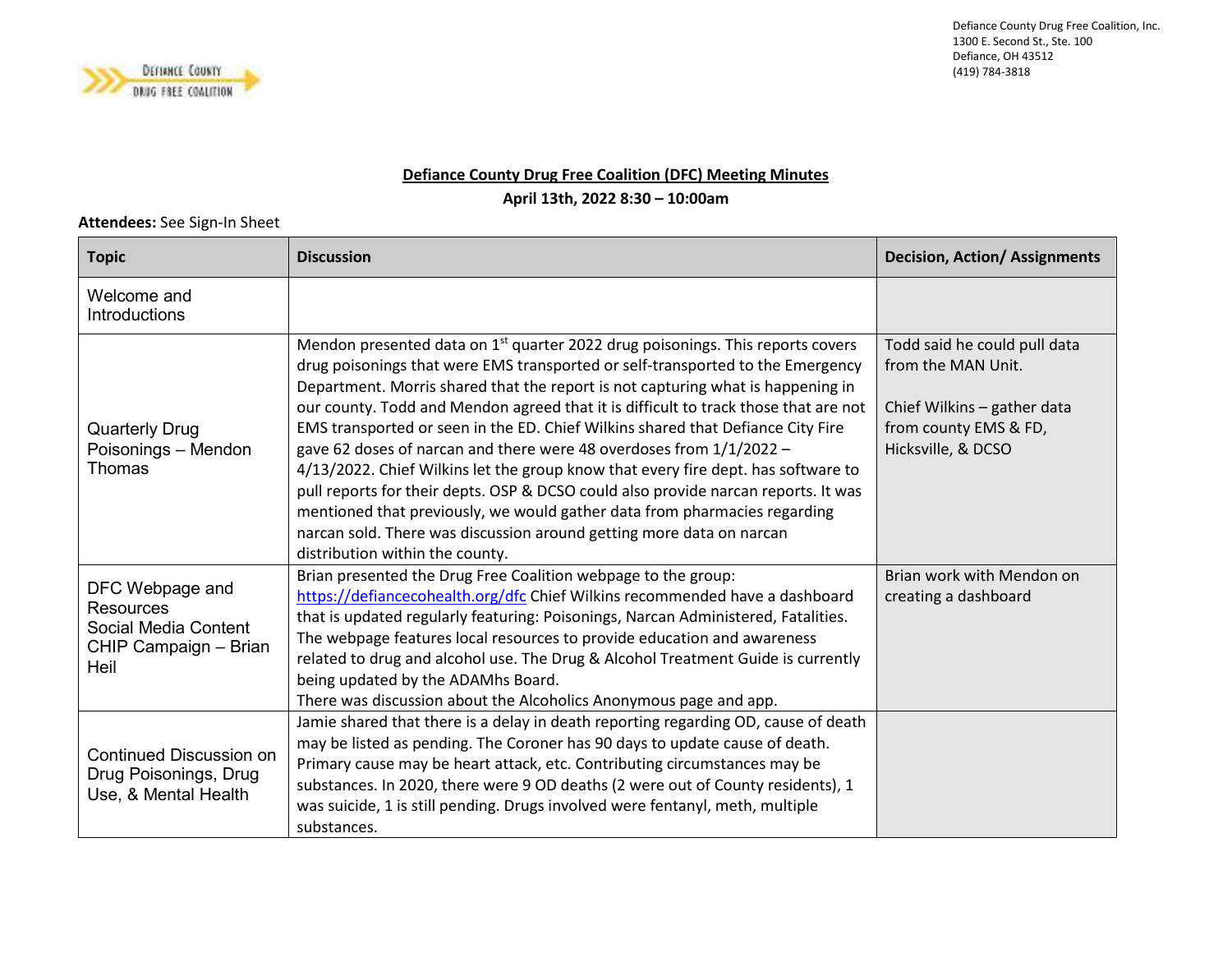## [Type text]

|                       | Morris shared that the County is overwhelmed with Meth right now, it is "cheap                                                             |                                 |
|-----------------------|--------------------------------------------------------------------------------------------------------------------------------------------|---------------------------------|
|                       | and seems safer". Pressed pills may become a problem.                                                                                      |                                 |
|                       | There was discussion around Mental Health and those struggling turning to                                                                  |                                 |
|                       | substances. Todd shared there has been an increase in these types of calls. There                                                          |                                 |
|                       | are a lack of resources, lack of evaluators, and a lack of beds for those struggling.                                                      |                                 |
|                       | Discussion about reconvening a Drug Free Leadership Council (DFLC) in Defiance                                                             | Establish DFLC in line with the |
|                       | Co School Districts. Some survey info (2019) from the last DFLC was shared.                                                                | start to the 2022-23 School     |
|                       |                                                                                                                                            | Year. Brian will talk to        |
| Drug Free Leadership  | Hidden in Plain Sight presentation. The group felt it is important to get out in the                                                       | Superintendents. Use input      |
| Council - All         | Public again. Some locations identified for Hidden in Plain Sight include                                                                  | from survey and stakeholders    |
| Hidden in Plain Sight | Parent/Teacher Conferences and School Open Houses.                                                                                         | to make any necessary changes   |
|                       |                                                                                                                                            | in DFLC. Hillary Kunesh and     |
|                       |                                                                                                                                            | <b>Brittney Beard expressed</b> |
|                       |                                                                                                                                            | interest in helping with DFLC.  |
|                       | Morris - Diversion program (year 3) provides treatment rather than jail. May not                                                           | encompass Training sign-up:     |
|                       | be a drug charge, but rather a "low level offense". This is voluntary and would                                                            | https://www.addictionpolicy.or  |
|                       | divert a felony conviction.                                                                                                                | g/post/ohio-statewide-          |
|                       | Hillary - Resigning from Municipal Court effective June, 1 <sup>st</sup> . Wants to continue<br>working with the DFC especially with DFLC. | encompass-training              |
|                       | Brittney - very interested in DFLC, runs mentoring program through Juvenile                                                                |                                 |
|                       | Probation with all schools                                                                                                                 |                                 |
| Round robin-community | Katie - Provided insight on DFLC, discussed the Mock Crash, and possible                                                                   |                                 |
| updates -- All        | improvements. In 2023 Defiance County will host the Mock Crash.                                                                            |                                 |
|                       | Carol Baden - presented on RecoveryOhio, a Community based initiative through                                                              |                                 |
|                       | the Governor's Office. RecoveryOhio is a liaison between the State and local                                                               |                                 |
|                       | communities. Carol and her team provide boots on the group support to make                                                                 |                                 |
|                       | sure communities have access to care, training, resources, mental health services.                                                         |                                 |
|                       | Carol encouraged members to sign up for encompass training. This is an 8 hour                                                              |                                 |
|                       | (virtual), science based training on April 27 <sup>th</sup> .                                                                              |                                 |
|                       |                                                                                                                                            |                                 |

**Next Meeting:** July 20th, 2022 8:30a-10:00a